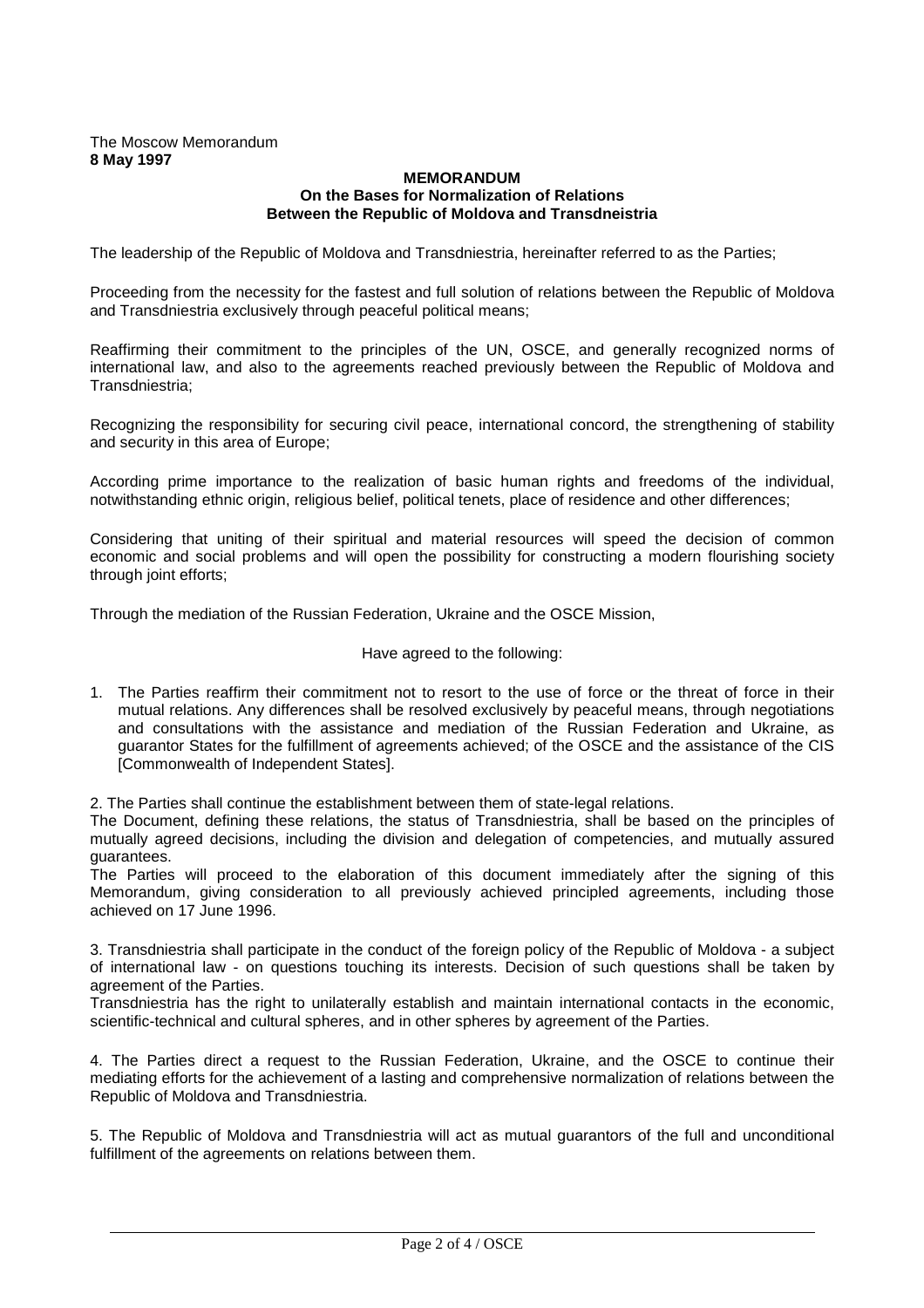6. The Parties welcome the declaration of the Russian Federation and Ukraine about their readiness to act as Guarantor States for the observance of the provisions set forth in the respective documents about the status of Transdniestria and the agreements set forth in the present Memorandum.

7. The Parties direct a request to the OSCE to continue its assistance for the compliance of the agreements between them.

8. The Parties declare the necessity to elaborate a mechanism of guarantees by all the participants in the negotiating process.

9. The Parties reaffirm that activities for maintaining peace, carried out by the Joint Peace-keeping forces in the Security Zone in accordance with the agreement between the presidents of the Republic of Moldova and the Russian Federation dated 21 July 1992 "On the Principles of Peaceful Settlement of the Armed Conflict in the Transdniestrian Region of the Republic of Moldova" shall be continued.

10. In the event of a violation of these agreements, the Parties have the right to address themselves to the Guarantors for the carrying out of consultations with the goal of taking measures for normalizing the situation.

11. The Parties shall build their relations in the framework of a common state within the borders of the Moldavian SSR as of January of the year 1990.

For the Republic of Moldova **For Transdniestria** (signed) (signed) P. Lucinschi I. Smirnov

For the Guarantor States

For the Russian Federation **For the Russian Federation** For Ukraine (signed) (signed) B. Yeltsin L. Kuchma

In the presence of the Chairman-in-Office of the OSCE (signed) N. Helveg Petersen